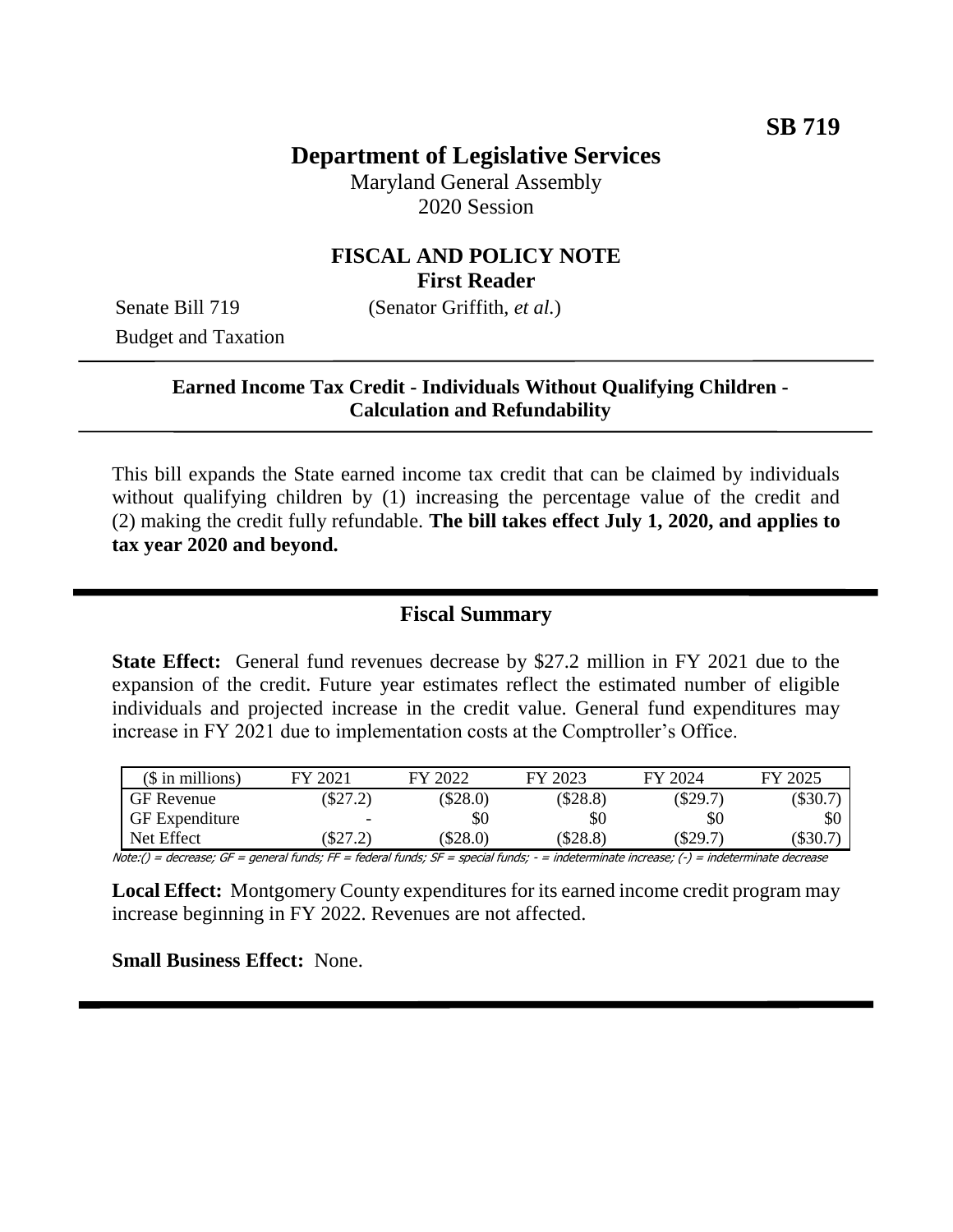# **Analysis**

## **Bill Summary/Current Law:**

#### *Refundable Credit Percentage*

Maryland offers a nonrefundable credit, which is equal to the lesser of 50% of the federal credit or the State income tax liability in the taxable year. If the nonrefundable credit reduces a taxpayer's liability to zero, the taxpayer is eligible to claim a refundable credit equal to 28% of the federal credit, minus any precredit State tax liability.

The bill increases, to 100%, the percentage of the federal credit that an individual without a qualifying child can claim. A taxpayer will claim this fully refundable credit instead of the nonrefundable and refundable State earned income credits provided under current law.

## *Credit Eligibility and Individuals without Qualifying Children*

Except as discussed below, Maryland conforms to the federal eligibility standards – only those individuals who claim the federal earned income tax credit may claim the State credit. To be eligible in tax year 2019, a taxpayer must have earned income, investment income of \$3,600 or less, and a modified federal adjusted gross income of less than:

- \$50,162 (\$55,952 married filing jointly) with three or more qualifying children;
- \$46,703 (\$52,493 married filing jointly) with two qualifying children;
- \$41,094 (\$46,884 married filing jointly) with one qualifying child; and
- \$15,570 (\$21,370 married filing jointly) with no qualifying children.

Under federal law, eligibility for individuals without a qualifying child is limited to individuals who are between ages 25 and 64. Chapters 611 and 612 of 2018 expanded eligibility for the State credit that can be claimed by an individual without a qualifying child by eliminating the requirement that an individual must be at least 25 years of age.

#### **Background:**

#### *Earned Income Credit*

First enacted in 1975, the federal earned income tax credit is a refundable tax credit offered to low-income workers. The federal credit has expanded significantly over time and is now one of the largest federal antipoverty programs. Almost every state generally determines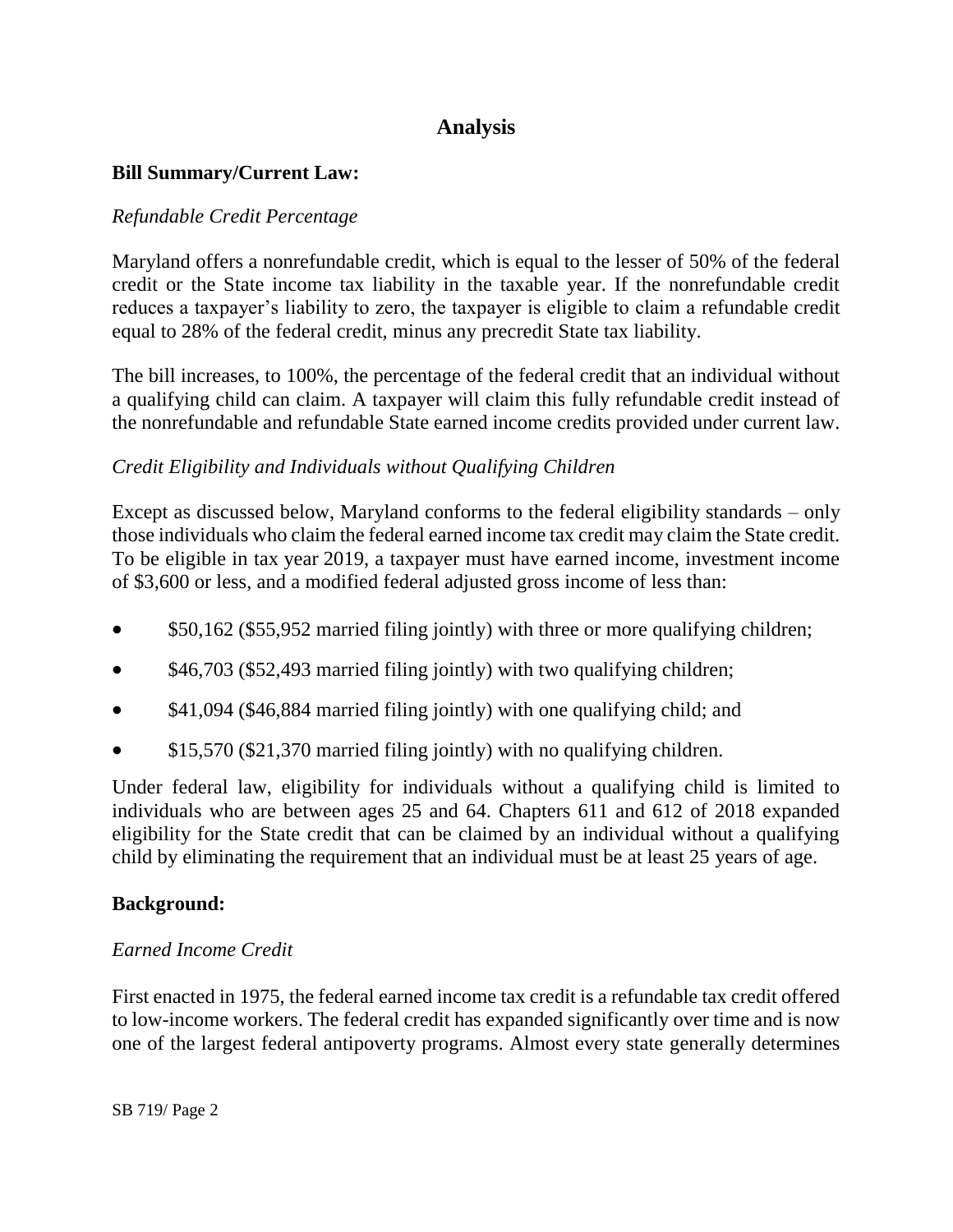its credit as a percentage of the total federal credit claimed by the individual, and most states conform to federal eligibility standards.

Maryland is the only state with both a nonrefundable and refundable credit. Some taxpayers, generally those with higher tax liabilities, claim only the nonrefundable credit, others will claim both credits, while a third group will claim only the refundable credit. In addition, low-income taxpayers may also claim a State and local poverty level credit. The refundable credit was established in 1998, and legislation enhancing the value of the State refundable credit was enacted in 2001, 2007, and 2014. The 2007 legislation also extended eligibility of the refundable credit to individuals without children. The Budget Reconciliation and Financing Act of 2015 limits eligibility for the State and local earned income tax credits to State residents only beginning with tax year 2015.

## *Department of Legislative Services Evaluation*

Pursuant to the Tax Credit Evaluation Act of 2012, the Department of Legislative Services (DLS) evaluated the State earned income credit and made several recommendations in a report issued in November 2014. Based on the information and analysis provided in the report, DLS recommended several changes to improve the tax credit. The evaluation found that while the federal and State earned income tax credits have positive effects on reducing poverty and the credits do not proportionately benefit childless workers, the potential fiscal costs associated with expanding the credit by decoupling from the federal credit may outweigh the benefits that would otherwise accrue. Accordingly, DLS recommended that the General Assembly continue to monitor actions concerning the federal earned income tax credit and that the Comptroller provide an estimate of the potential costs associated with decoupling from the federal credit.

The DLS evaluation of the earned income credit can be found [here.](http://dls.maryland.gov/pubs/prod/TaxFiscalPlan/Evaluation-of-the-Maryland-Earned-Income-Tax-Credit.pdf)

#### *Claims by Family Structure and Income*

**Exhibit 1** shows that in 2012 a similar number of taxpayers with one qualified child and two or more qualified children claimed the credit, 36% and 40%, respectively. However, filers with two or more qualified children receive 60% of all credits, while those with one child receive 36% of the credits, reflecting the more generous credit for larger families. While a significant number of claimants (23.0%) had no qualifying children, they claimed only 4.0% of the total credits claimed. This is consistent with the structure of the earned income tax credit, which provides more significant benefits to those with qualifying children. The maximum federal benefit for childless taxpayers was \$475 in 2012, which is less than one-tenth the size of the maximum credit for households with two qualifying children.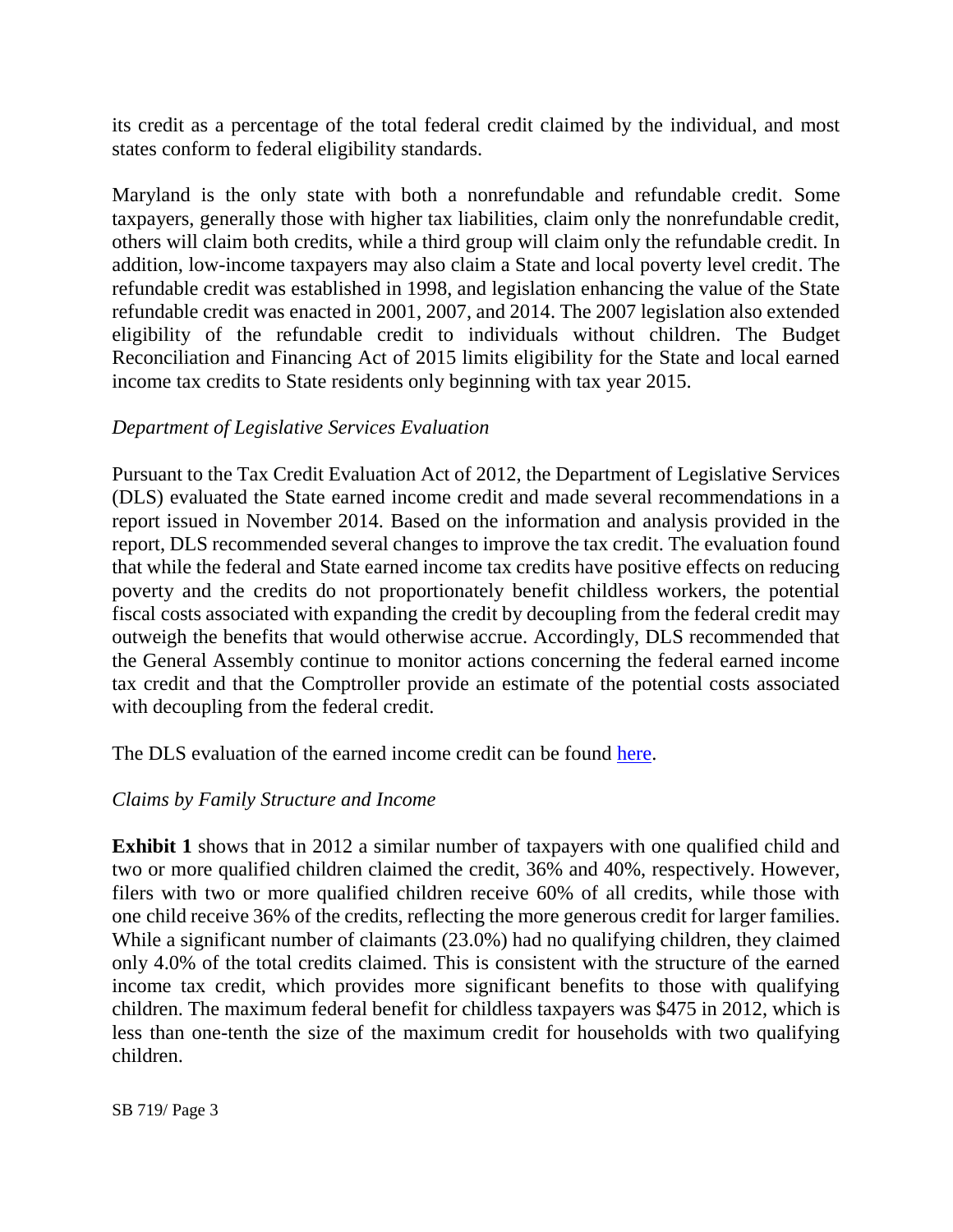## **Exhibit 1 Claimants by Number of Qualifying Children Tax Year 2012**

| Number of<br>Qualifying<br><b>Children</b> | Number of<br><b>Households</b> | <b>Distribution</b><br>of Households | <b>Amount of</b><br><b>Claims</b> | <b>Distribution</b><br>of Claims | Average<br><b>Claim</b> |
|--------------------------------------------|--------------------------------|--------------------------------------|-----------------------------------|----------------------------------|-------------------------|
| None                                       | 95,592                         | 23.0%                                | \$9,779,600                       | 4.0%                             | \$102                   |
| One                                        | 150,010                        | 36.1%                                | 87,928,900                        | 36.0%                            | 586                     |
| Two                                        | 110,636                        | 26.6%                                | 93,667,400                        | 38.3%                            | 847                     |
| Three or More                              | 59,166                         | 14.2%                                | 52,913,800                        | 21.7%                            | 894                     |
| <b>Total</b>                               | 415,404                        | 100.0%                               | \$244,289,700                     | 100.0%                           | \$588                   |

Source: Comptroller's Office; Department of Legislative Services

**Exhibit 2** shows the average State refundable and nonrefundable credit by number of qualifying children. The refundable credit provided the largest benefit relative to other credits for taxpayers with children, as this benefit increases with the number of children. Unlike the refundable credit, the average nonrefundable and local earned income credit claimed did not increase with the number of children. These credits are nonrefundable and are limited by tax liabilities. For taxpayers with multiple children, the average refundable credit was double the amount of the nonrefundable credit claimed. In 2012, the average refund for taxpayers with no qualifying children was \$89, substantially less than the \$875 refund received by taxpayers with three or more children.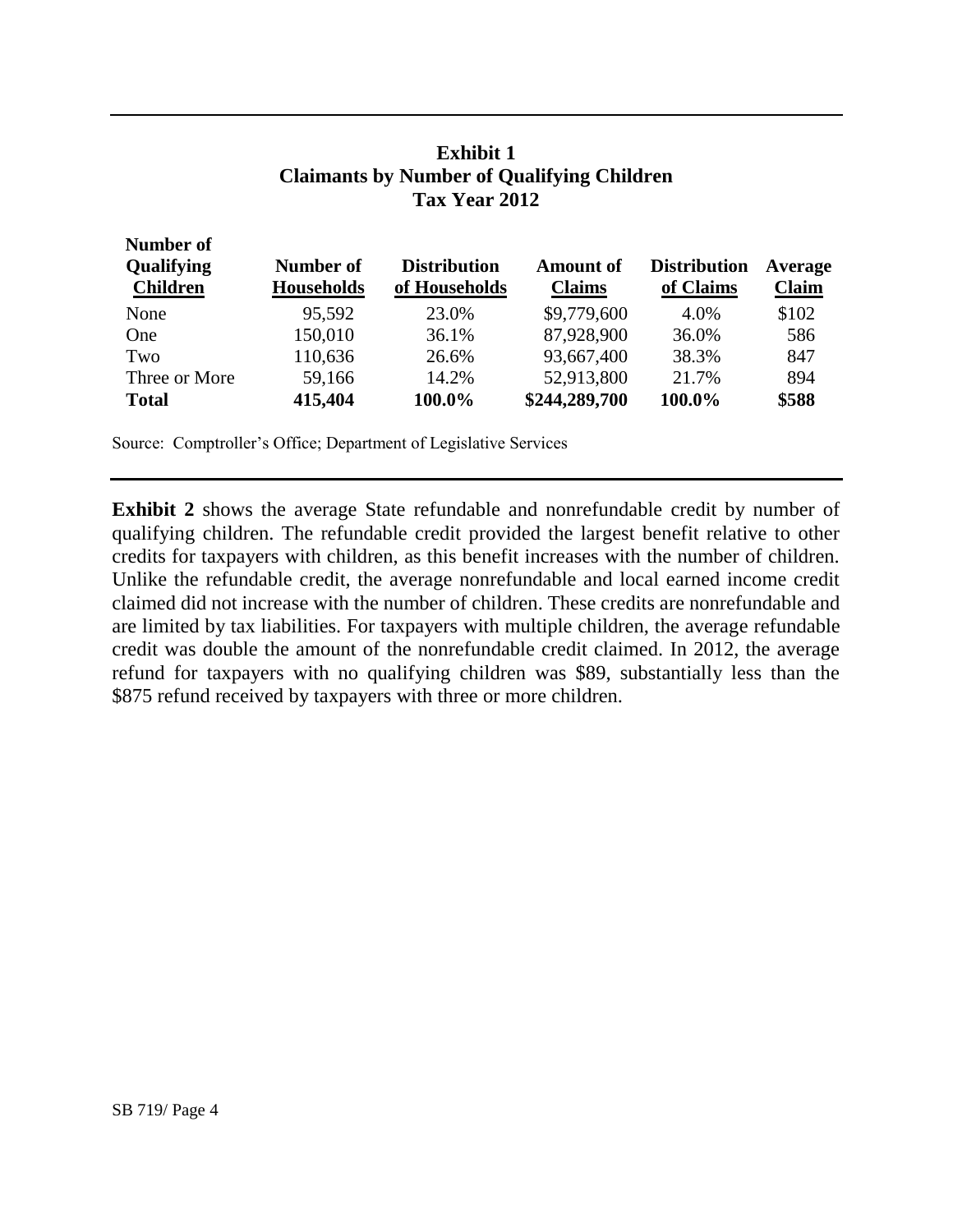

EIC: earned income credit REIC: refundable earned income credit

Source: Comptroller's Office; Department of Legislative Services

**State Revenues:** The bill expands the State credit for individuals without qualifying children beginning in tax year 2020. As a result, general fund revenues decrease by \$27.2 million in fiscal 2021 and by \$30.7 million in fiscal 2025, as shown in **Exhibit 3**. This estimate is based on existing data on the State credit, federal earned income credit fiscal estimates, and the current economic forecast.

> **Exhibit 3 State Revenue Impacts Fiscal 2021-2025 (\$ in Millions)**

|                                                             | FY 2021 FY 2022 FY 2023 FY 2024 FY 2025 |  |  |
|-------------------------------------------------------------|-----------------------------------------|--|--|
| State Revenues (\$27.2) (\$28.0) (\$28.8) (\$29.7) (\$30.7) |                                         |  |  |